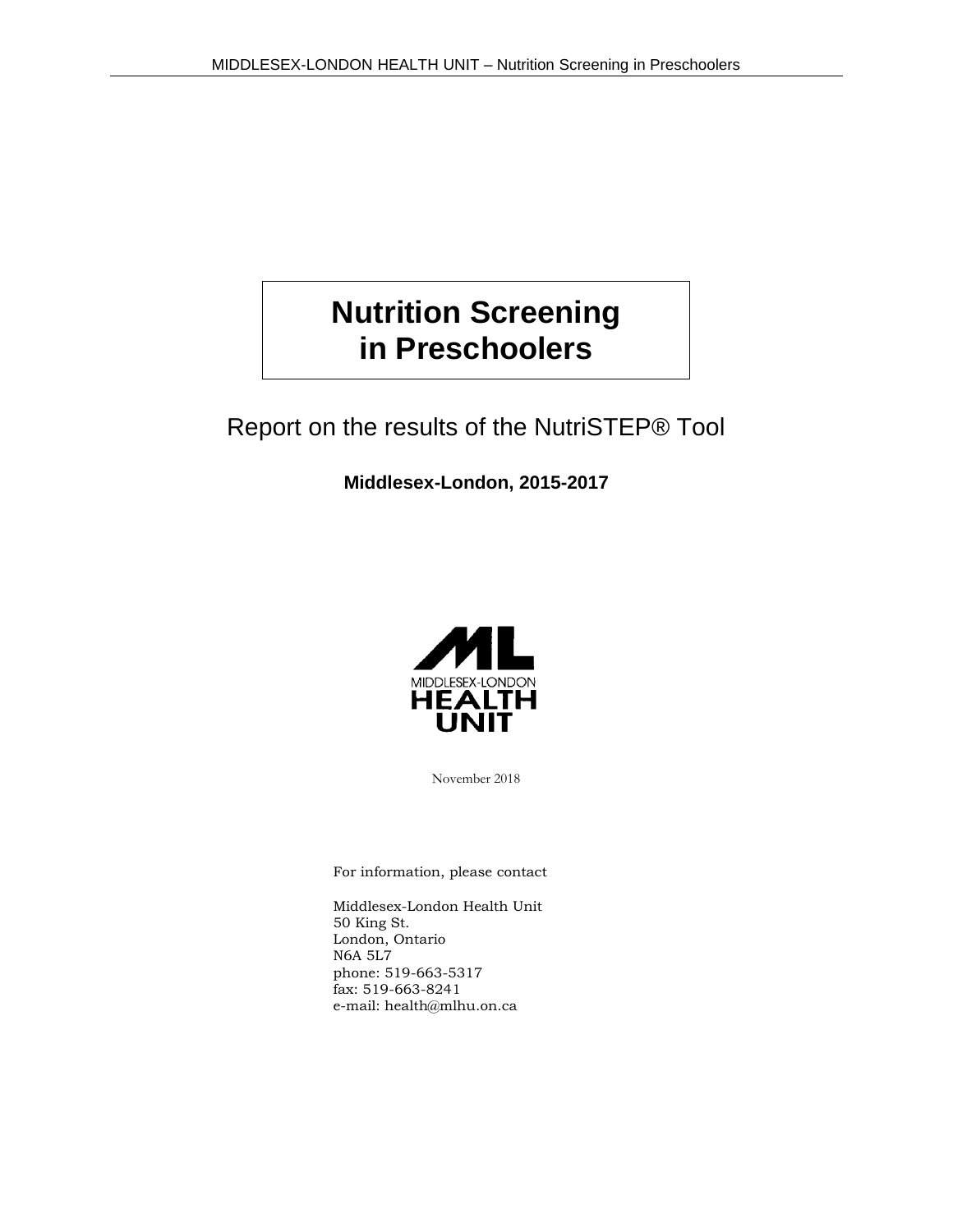© Copyright information Middlesex-London Health Unit 50 King Street London, Ontario N6A 5L7

Cite reference as: Middlesex-London Health Unit (2018). Nutrition Screening in Preschoolers: Report on the results of the NutriSTEP® Tool. London, Ontario: Author.

All rights reserved.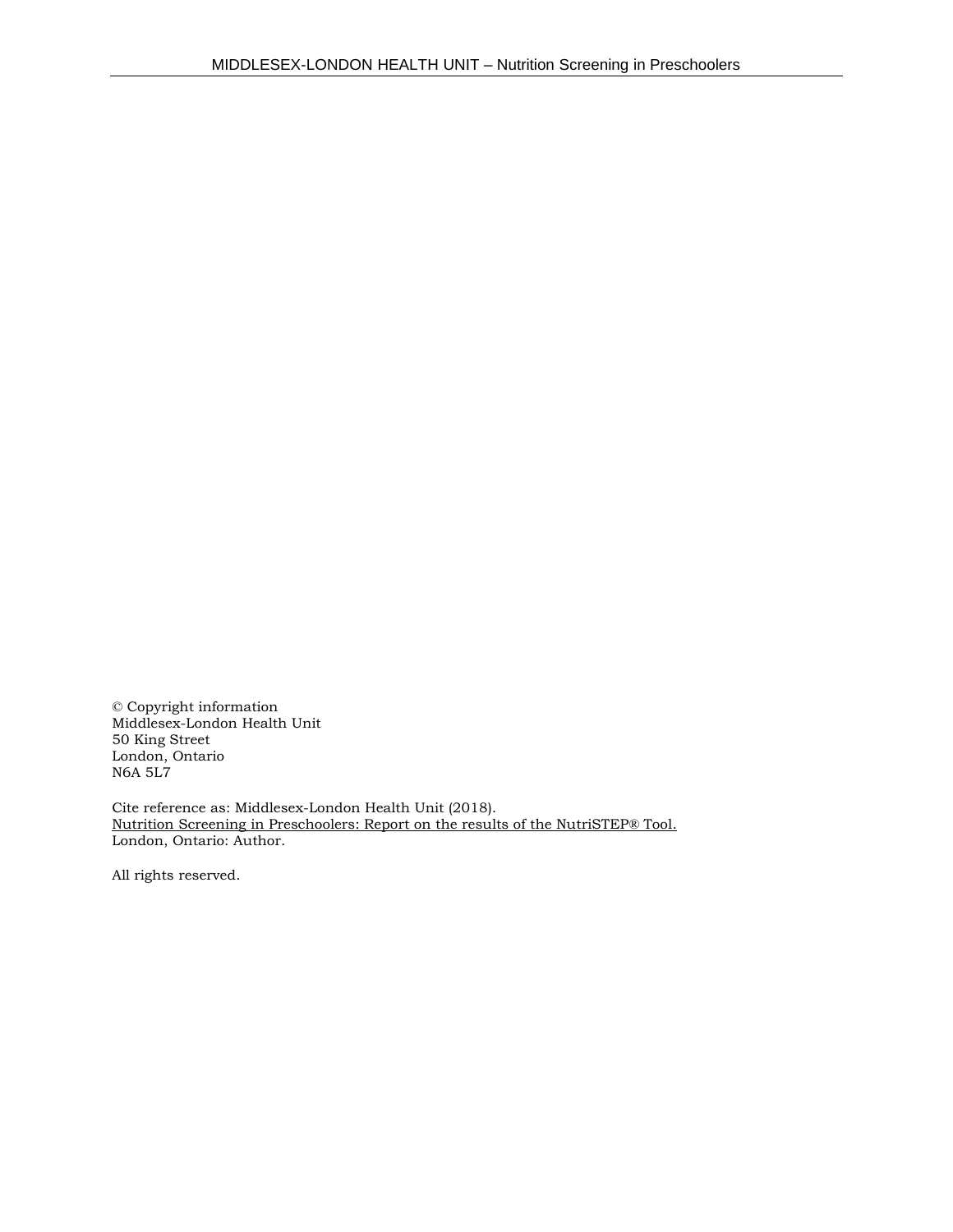# **Table of Contents**

#### **Tables**

| Table 1 Number and percent of NutriSTEP® paper and Nutri-eSTEP questionnaires completed                                                                           |
|-------------------------------------------------------------------------------------------------------------------------------------------------------------------|
| Table 2 Demographics of respondents of the Nutri-eSTEP questionnaire, ML and Ontario, 2015 to 2017                                                                |
| Table 3 Comparison of overall risk score between different methods of administration of the<br>questionnaire, Middlesex-London and Ontario, 2015 to 2017 combined |
| Table 4 Proportion of children at potential risk by NutriSTEP® question, Middlesex-London and Ontario,                                                            |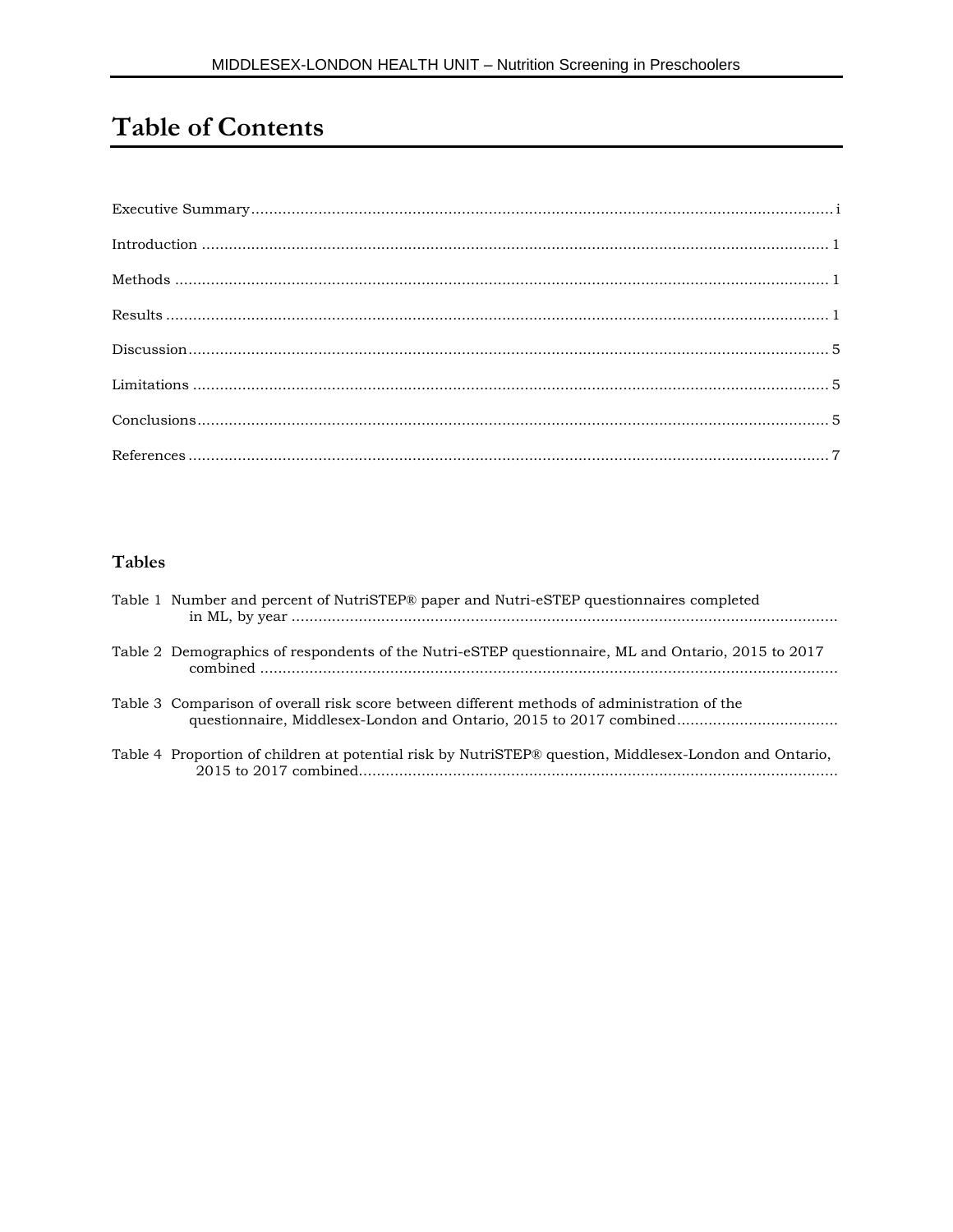### **Executive Summary**

The Middlesex-London Health Unit (MLHU) promotes and distributes NutriSTEP®, a valid and reliable nutrition risk screening questionnaire for preschoolers aged three to five years old. The tool is used to promote healthy eating in the years when healthy habits are being formed.

Both paper-based (NutriSTEP®) and online (Nutri-eSTEP) questionnaires were completed by residents of Middlesex-London (ML), 2,261 in total, between 2015 and 2017. Registered dietitians and public health nurses administered 541 paper-based questionnaires with clients at a variety of schools and communitybased organizations where families gather. Over the same time period, 1,720 questionnaires were completed online by residents of ML using the Nutri-eSTEP tool promoted by MLHU [\(www.nutritionscreen.ca\).](http://www.nutritionscreen.ca/) The ML questionnaires represented 25% of all Nutri-eSTEP questionnaires completed in the province of Ontario in that time frame.

Paper-based and online data of the completed questionnaires were compared for those who lived in ML area. All ML paper and online results were then combined and compared to the Ontario online results. The results were tested for statistically significant differences.

The proportion of low-risk respondents was higher in the paper-based approach compared to the online local and provincial Nutri-eSTEP results. The combined paper and online results for ML indicated 14% at high risk, which is consistent with the range of children expected to be at high risk in the population (10-17% of the population of young children aged 18 months to 5 years) (NutriSTEP®, 2018).

For those respondents from ML, the most meaningful areas where children were identified as 'at potential risk' were: screen time; number of fruit servings; number of vegetable servings; and, letting the child decide how much to eat. The areas where ML residents showed a significantly higher proportion of children 'at potential risk' than those in the province were: letting the child decide how much to eat; watching TV while eating; and, consumption of fast food. These areas represent potential topics for risk reduction in the population.

The Nutri-eSTEP approach yielded three times as many respondents as the paper-based approach in the 2015 to 2017time frame. Nutri-eSTEP also reached greater proportions of moderate and high risk respondents, more consistent with the population level of risk.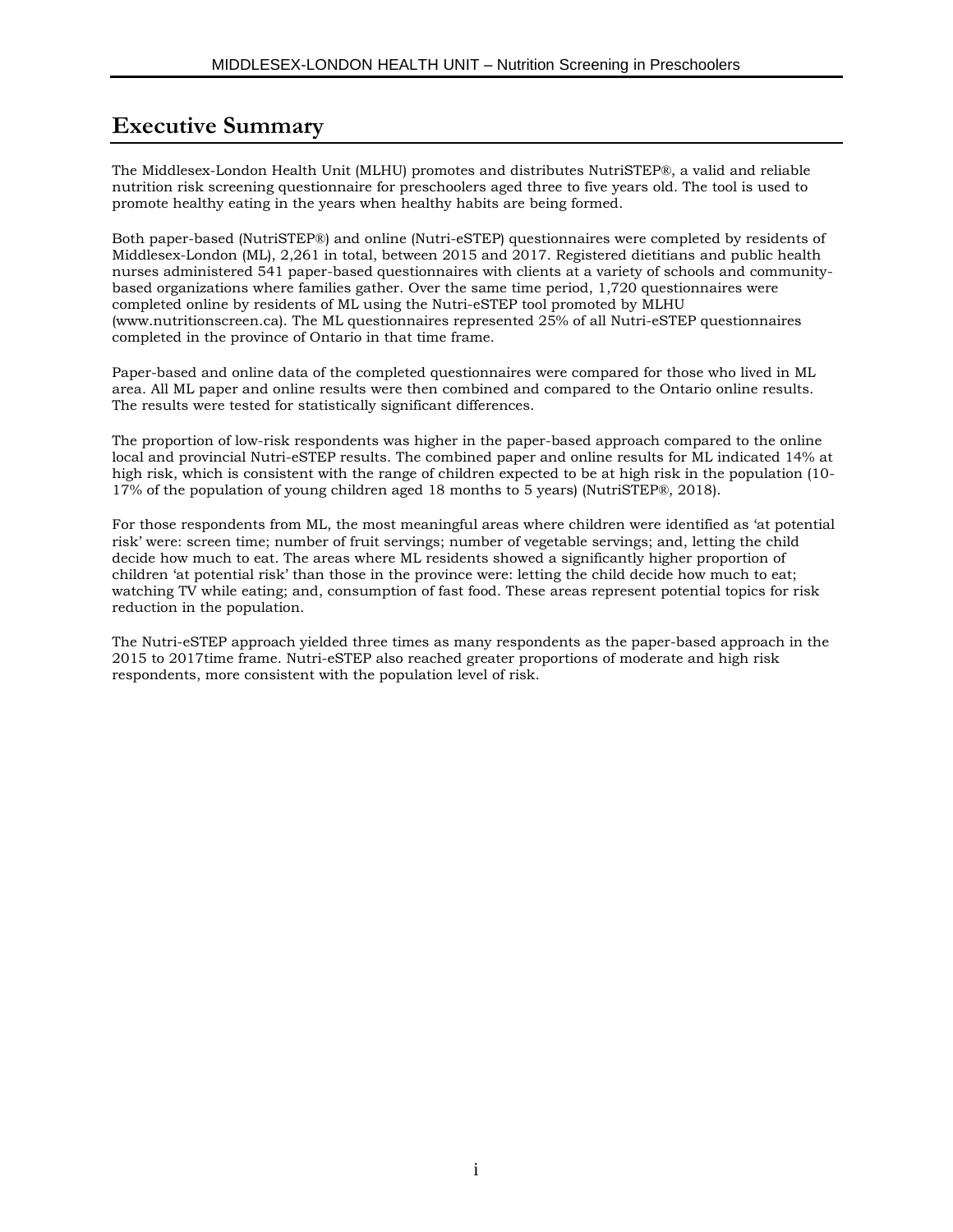#### **Introduction**

MLHU implements NutriSTEP®, a valid and reliable nutrition risk screening questionnaire for preschoolers aged three to five years old. This tool is used by qualified professionals (e.g., public health nurses, registered dietitians) to assess nutritional risk. It is estimated that approximately 10-17% of the preschooler population will be at high nutritional risk (NutriSTEP®, 2018). The long-term health outcomes of the program are to provide: early identification of potential nutrition problems; parent referral to community resources; and, parental nutrition education to promote healthy eating habits in the early years when eating and other health habits are being formed.

#### **Methods**

Data was gathered using paper-based and online versions of the questionnaire between 2015 and 2017. Registered dietitians and public health nurses administered paper-based questionnaires with clients at a variety of schools and community-based settings where families gather. Data was also collected online using the Nutri-eSTEP tool. Paper-based and online results of the questionnaires were compared for the Middlesex-London (ML) population from 2015 to 2017. All ML responses from both online and paper sources were combined for the data collection (2015 to 2017) and compared to the Ontario Nutri-eSTEP results. Due to the large contribution of ML data to the Ontario numbers (25%), the Ontario rate excludes responses from ML.

Comparisons were done to detect statistically significant differences between ML and the province of Ontario for nutritional risk areas using chi-square and t-tests.

#### **Results**

Overall there were 541 paper copies of the NutriSTEP® questionnaire completed from the time the data was collected starting in 2015 to the end of 2017. Over the same time period 1,720 questionnaires were completed using the online version Nutri-eSTEP (Table 1).

#### **Table 1: Number and percent of NutriSTEP® paper and Nutri-eSTEP questionnaires completed in ML, by year**

|      | <b>NutriSTEP®</b>       |      | <b>Nutri-eSTEP</b> |                |  |
|------|-------------------------|------|--------------------|----------------|--|
| Year | Count<br><b>Percent</b> |      | Count              | <b>Percent</b> |  |
| 2015 | 186                     | 34.4 | 484                | 28.1           |  |
| 2016 | 190                     | 35.1 | 800                | 46.5           |  |
| 2017 | 165                     | 30.5 | 436                | 25.3           |  |
|      | 541                     |      | 1,720              |                |  |

Questionnaires were completed in many different settings, including schools and community locations where families gather. About 30% of questionnaires did not have a location recorded, all of which were completed in 2015 (data not shown).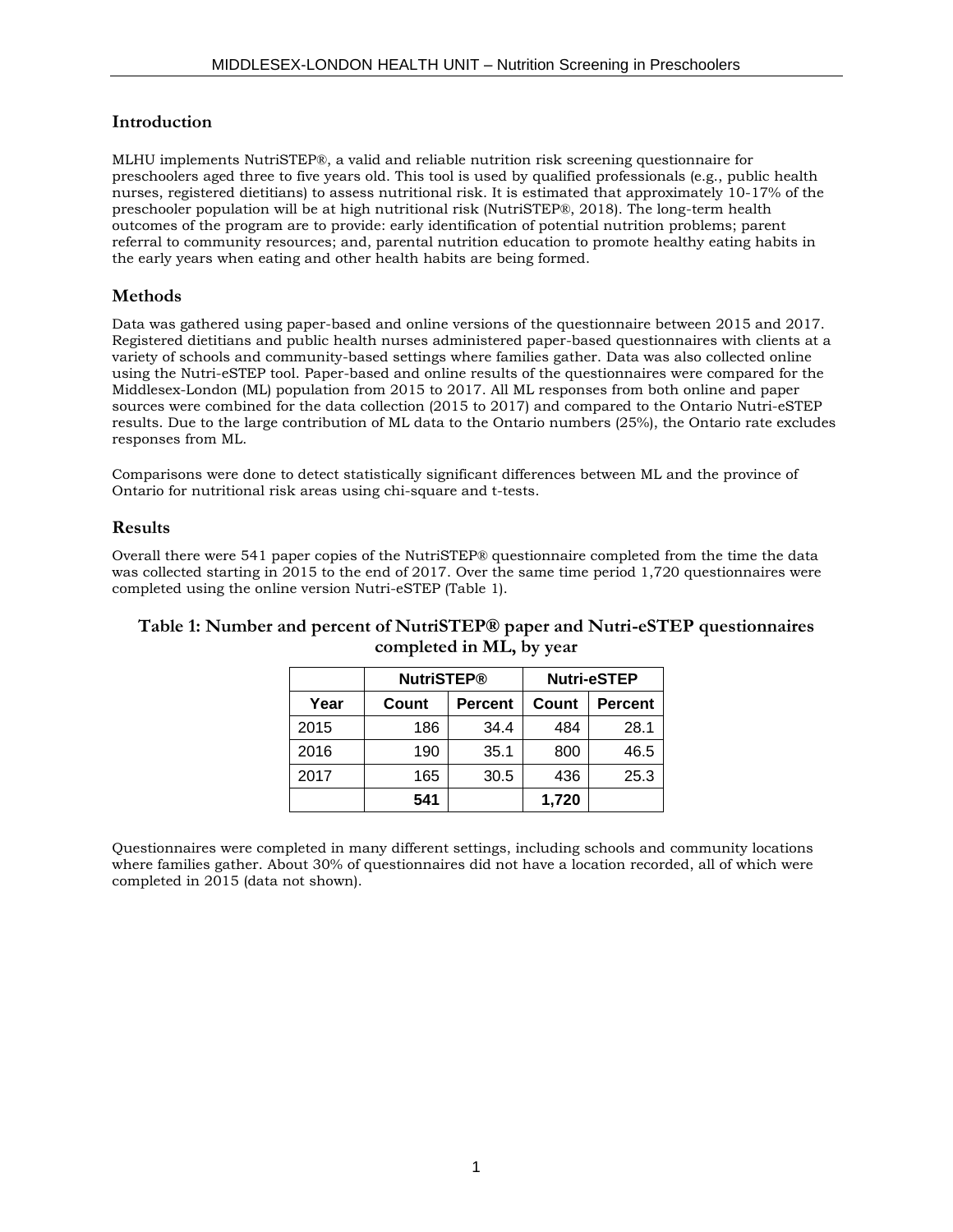A total of 1,720 Nutri-eSTEP questionnaires were completed by ML residents. The greatest proportion of the responses in ML came from those answering on behalf of three-year-olds. However, those in ML made up a higher proportion of responses on behalf of five-year-olds compared to ON. Mothers were the most likely to respond to the survey in ML. When comparing to Ontario, fathers were more likely to respond but health professionals and child care providers were less likely to respond in ML. The most common method ML respondents indicated they had heard about the tool was through advertising and promotion (56%). ML residents were more likely to have learned about the site from an internet search than those in Ontario.

|                                                |                                        | <b>Middlesex-London</b> |             | <b>Ontario (excluding ML)</b> |             |
|------------------------------------------------|----------------------------------------|-------------------------|-------------|-------------------------------|-------------|
|                                                |                                        | Number (n)              | Percent (%) | Number (n)                    | Percent (%) |
| Nutri-eSTEP Questionnaires completed 2015-2017 |                                        | 1,720                   | 5,037       |                               |             |
|                                                | 36-47 mo. (3 years old)                | 704                     | 40.9        | 2,140                         | 42.5        |
| Age                                            | 48-59 mo. (4 years old)                | 479                     | 27.8        | 1,703                         | 33.8        |
|                                                | 60-71 mo. (5 years old)*               | 537                     | 31.2        | 1,194                         | 23.7        |
|                                                | Male                                   | 868                     | 50.5        | 2,650                         | 52.6        |
| Child's gender                                 | Female                                 | 852                     | 49.5        | 2,387                         | 47.4        |
| Is this your first visit to                    | Yes                                    | 1,618                   | 94.1        | 4,689                         | 93.1        |
| the site?                                      | No                                     | 102                     | 5.9         | 348                           | 6.9         |
|                                                | Mother                                 | 1,488                   | 86.5        | 4,191                         | 83.2        |
|                                                | Father*                                | 131                     | 7.6         | 274                           | 5.4         |
|                                                | Other relative                         | 57                      | 3.3         | 202                           | 4.0         |
| Who is completing the<br>survey?               | Health professional^                   | 16                      | 0.9         | 144                           | 2.9         |
|                                                | Child care provider (e.g. day<br>care) | 11                      | 0.6         | 145                           | 2.9         |
|                                                | Other                                  | 17                      | 1.0         | 81                            | 1.6         |
|                                                | Friend                                 | 121                     | 7.0         | 329                           | 6.5         |
|                                                | <b>Health Professional</b>             | 78                      | 4.5         | 876                           | 17.4        |
| How did you learn about<br>this site?          | Internet Search*                       | 431                     | 25.1        | 918                           | 18.2        |
|                                                | Advertise/Promotion                    | 954                     | 55.5        | 2,515                         | 49.9        |
|                                                | Other                                  | 136                     | 7.9         | 399                           | 7.9         |

|  | Table 2: Demographics of respondents of the Nutri-eSTEP questionnaire, ML and Ontario, 2015 to 2017 combined |  |  |
|--|--------------------------------------------------------------------------------------------------------------|--|--|
|  |                                                                                                              |  |  |
|  |                                                                                                              |  |  |
|  |                                                                                                              |  |  |

\*Higher in ML and statistically significant compared to ON

^Lower in ML and statistically significant compared to ON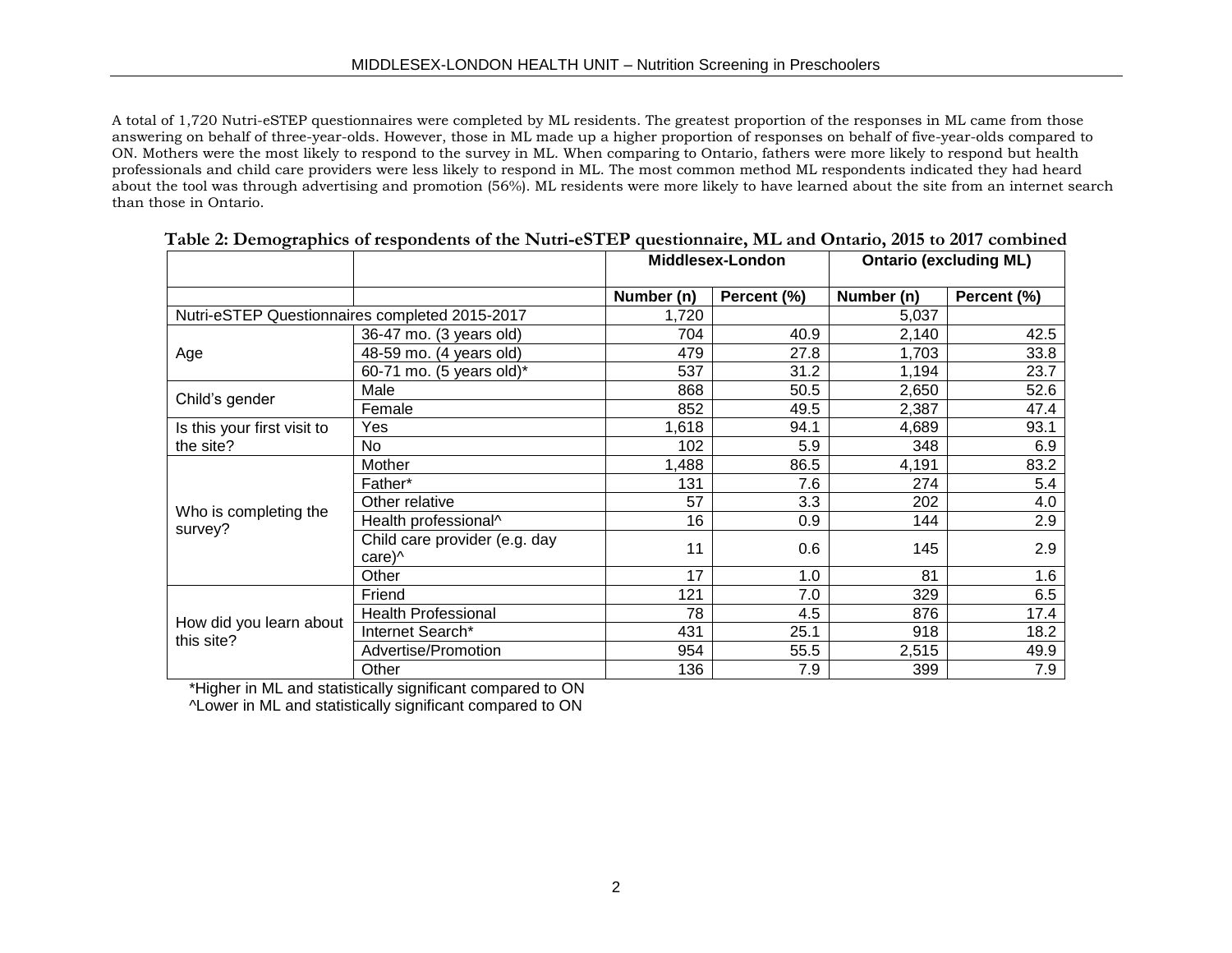The paper-based approach in ML yielded a higher proportion of respondents with a low risk score (76.5%) compared to the ML Nutri-eSTEP responses (63.5%). This difference was statistically significant. When all of the paper and electronic responses from ML were combined and compared to the Ontario Nutri-eSTEP results, ML showed a significantly higher proportion of low-risk respondents.

However, it should be noted that the overall rates of high-risk preschoolers in ML (14.6%) was in the expected range of high-risk preschoolers in the population of 10-17% (NutriSTEP®, 2018).

|                                     |                  | Middlesex-London     |                          |                      |                          |                                                                                                   |                         | <b>Ontario (excluding ML)</b> |                      |                       |                                                                         |
|-------------------------------------|------------------|----------------------|--------------------------|----------------------|--------------------------|---------------------------------------------------------------------------------------------------|-------------------------|-------------------------------|----------------------|-----------------------|-------------------------------------------------------------------------|
|                                     |                  | <b>Paper Copy</b>    |                          | <b>Nutri-eSTEP</b>   |                          |                                                                                                   | Paper + Nutri-<br>eSTEP |                               | <b>Nutri-eSTEP</b>   |                       |                                                                         |
|                                     | Answer<br>Option | <b>Number</b><br>(n) | <b>Percent</b><br>$(\%)$ | <b>Number</b><br>(n) | <b>Percent</b><br>$(\%)$ | <b>Statistically</b><br><b>Significant</b><br><b>Difference</b><br>(paper vs.<br>Nutri-<br>eSTEP) | <b>Number</b><br>(n)    | Percent<br>$(\%)$             | <b>Number</b><br>(n) | <b>Percent</b><br>(%) | <b>Statistically</b><br>Significant<br><b>Difference</b><br>(ON vs. ML) |
| Total                               |                  | 541                  | 100.0                    | 1,720                | 100.0                    |                                                                                                   | 2,261                   | 100.0                         | 5,037                | 100.0                 |                                                                         |
| <b>Overall risk</b><br>level scored |                  |                      |                          |                      |                          |                                                                                                   |                         |                               |                      |                       |                                                                         |
| 20 or less                          | Low              | 414                  | 76.5                     | 1,093                | 63.5                     |                                                                                                   | 1,507                   | 66.7                          | 3,010                | 59.8                  |                                                                         |
| $21 - 25$                           | Moderate         | 79                   | 14.6                     | 346                  | 20.1                     | Yes                                                                                               | 425                     | 18.8                          | 965                  | 19.2                  | Yes                                                                     |
| 26 or more                          | High             | 48                   | 8.9                      | 281                  | 16.3                     |                                                                                                   | 329                     | 14.6                          | 1,062                | 21.1                  |                                                                         |

**Table 3: Comparison of overall risk score between different methods of administration of the questionnaire, Middlesex-London and Ontario, 2015 to 2017 combined**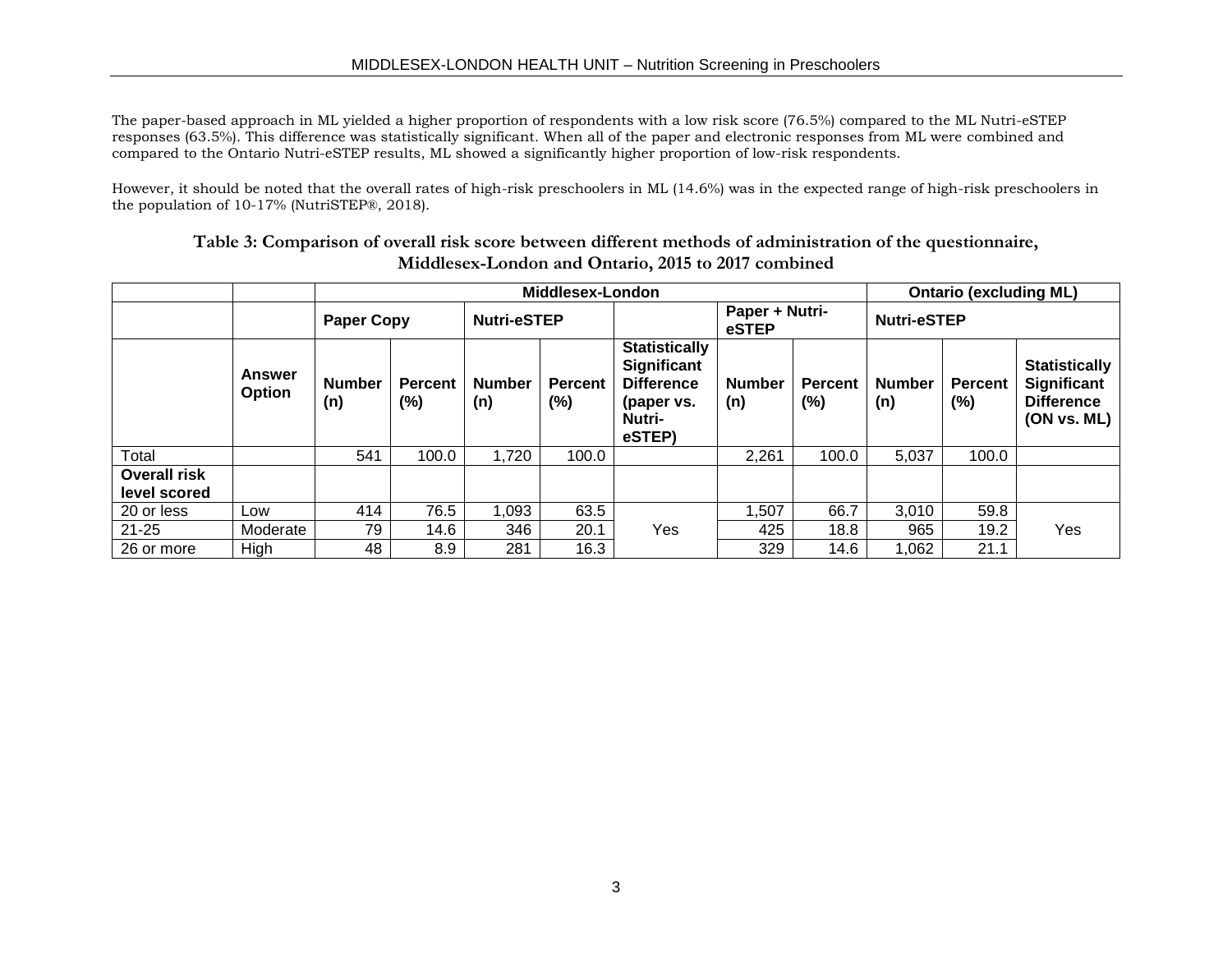The elements of the NutriSTEP® questionnaire with the highest proportion of children at risk in ML were:

- Number of grain products (66.9%)
- Screen time  $(56.4\%)$
- Number of fruit servings (52.5%)
- Number of vegetable servings  $(44.1\%)$
- Letting the child decide how much to eat (39.4%)

The areas where ML residents showed a significantly higher proportion of children at risk than those in the province were:

- Number of grain products  $(66.9 \text{ vs. } 60.1\%)$
- Watching TV while eating  $(25.3 \text{ vs. } 17.4\%)$
- Consumption of fast food  $(16.5 \text{ vs. } 12.2\%)$
- Letting the child decide how much to eat (39.4% vs. 35.4%)

#### **Table 4: Proportion of children at potential risk by NutriSTEP® question, Middlesex-London and Ontario, 2015 to 2017 combined**

| <b>NutriSTEP ® Question*</b>                                  | ML           | ON                               |
|---------------------------------------------------------------|--------------|----------------------------------|
|                                                               | (Paper &     |                                  |
|                                                               | Nutri-eSTEP) | (Nutri-eSTEP)                    |
|                                                               |              | % at potential risk <sup>a</sup> |
| Number of grain products*                                     | 66.9         | 60.1                             |
| Number of Milk and Alternatives                               | 34.3         | 35.6                             |
| Number of fruit servings^                                     | 52.5         | 55.6                             |
| Number of Vegetable Servings                                  | 44.1         | 46.3                             |
| Number of Meat and Alternatives^                              | 38.6         | 41.9                             |
| Consumption of Fast Food*                                     | 16.5         | 12.2                             |
| Food Security^                                                | 20.0         | 22.8                             |
| Problems chewing, swallowing, gagging or choking when eating^ | 5.4          | 8.1                              |
| Not hungry at mealtimes because he/she drinks all day         | 23.9         | 25.8                             |
| My child usually eats                                         | 16.0         | 17.5                             |
| I let my child decide how much to eat*                        | 39.4         | 35.4                             |
| Watches TV while eating*                                      | 25.3         | 17.4                             |
| Intake of supplements (multi-vitamins, iron, cod liver oil)   | 34.1         | 34.2                             |
| Physical Activity^                                            | 18.4         | 22.8                             |
| Screen time^                                                  | 56.4         | 65.2                             |
| Comfortable with growth^                                      | 6.3          | 12.4                             |
| Weight <sup>^</sup>                                           | 15.7         | 21.9                             |

<sup>α</sup>The cut points from NutriSTEP® questionnaire are used to identify potential nutrition risk; this report uses terminology of Potential Risk/No Risk to identify scores above and below cut points

\*Higher in ML and statistically significant compared to ON

^Lower in ML and statistically significant compared to ON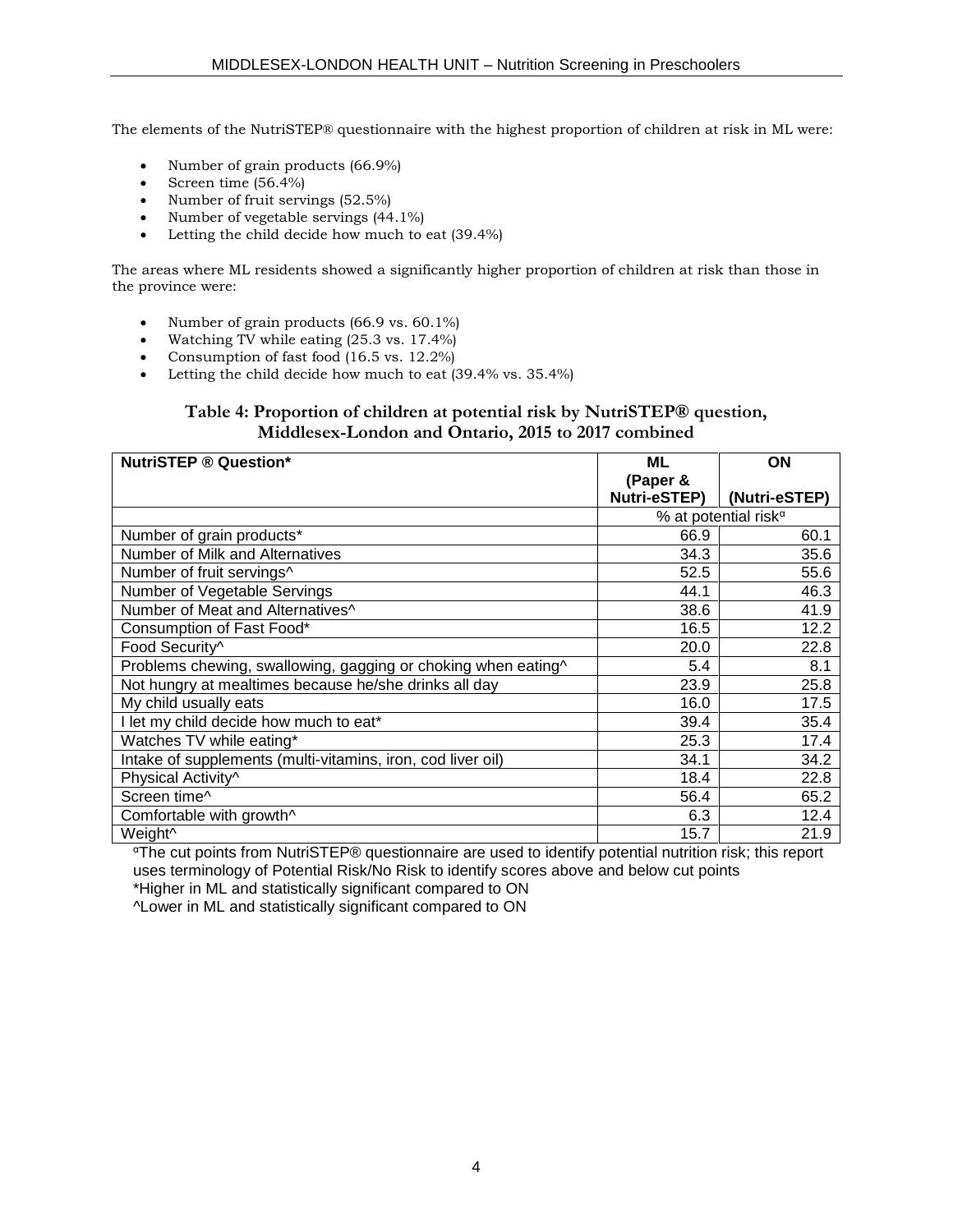#### **[Discussion](file://///mlhu.healthunit.com/mlhudata/SHARED/MLHU/Nutrition/FH220%20HE,HW,%20PA/NutriSTEP/Current/Data%20Analysis/Issues_Identified_NutriSTEP_Data_Analysis_2018.docx)**

NutriSTEP® is a tool that is available across Canada at [www.nutritionscreen.ca](http://www.nutritionscreen.ca/) and promoted at the local level to understand nutrition risk in the preschool population. It also provides parents and caregivers with feedback and resources to assist them in making positive changes in the eating habits of their preschoolers.

MLHU developed a strategy for parents to complete the paper tool in person at community locations such as schools and Family Centres. Using social media campaigns, the Middlesex-London Health Unit also successfully promoted use of the online Nutri-eSTEP tool from 2015 to 2017. The responses in ML were 25% of the total responses in Ontario, ranging from 19% to 27% across the three years. This is a higher than average uptake in ML compared to Ontario and more than 3 times the number completed in paper format.

Of the ML parents who completed the NutriSTEP® survey, 53% indicated that her or his preschooler was not eating enough fruit (2 times per day or less). Similarly, 44% of preschoolers were not eating enough vegetables (once per day or less). Diets high in [vegetables and fruit](https://www.healthunit.com/fruits-and-vegetables) are associated with many health benefits and parents are encouraged to offer a variety of raw and cooked vegetables and/or fruit at most meals and snacks.

The results also showed that 17% of the ML preschoolers who responded ate fast food one or more times per week compared to 12% in Ontario. Restaurant meals are often low in nutritional value with higher amounts of fat, sodium and sugar. The healthier choice is for parents to offer simple healthy meals at home.

The ML data revealed that 25% of preschooler respondents ate their meals while watching TV. The use of screens during meals can negatively impact food choices. It can also lead to overeating causing people to tune out hunger and satiety cues. Sharing meals provides families an opportunity to talk with children about their day, role model healthy eating behaviours and demonstrate family traditions. It also teaches children about healthy foods choices. Overall, 56% of ML preschoolers who responded were using screens 3-5 or more hours per day, while the [Canadian recommendation](https://www.caringforkids.cps.ca/handouts/screen-time-and-young-children) for screen time for preschoolers should be limited to 1 hour per day.

About 40% of ML parents who responded reported not letting their child decide how much to eat at meals and snacks. The [division of responsibility](https://www.ellynsatterinstitute.org/how-to-feed/the-division-of-responsibility-in-feeding/) of eating encourages parents to choose where meals will be served, what foods to serve to their children, and when meals and snacks will take place. It is the child's decision whether or not to eat and how much they need to eat. It is critical for parents to trust a child's hunger and fullness cues.

Note that although 66.9% of preschoolers in ML were found not to be eating the recommended number of grain products per day, this was excluded as a meaningful result. There may have been perceived confusion about the question with respect to the specific examples provided (e.g., bread, cereal, pasta, rice, roti, and tortillas). These examples may not be representative of other grain based foods that preschooler may be consuming (e.g., more processed grains like crackers, grain based bars, cookies etc.) and therefore may under represent grain intake. If in fact preschoolers are eating more processed grains, the goal is a shift toward an emphasis on whole grains.

#### **Limitations**

While the in-person process was undertaken to reach children at high risk, the results showed a lower proportion of high-risk preschoolers than expected. The reasons for this could be due to lower recruitment of high-risk individuals or respondents responding favorably to questions, even if not true. When completing a survey about practices that are considered healthy or unhealthy in the presence of a health care provider, respondents may be less likely to indicate that their child engages in the unhealthy practice. This could partly explain why those answering online were more likely to show a moderate- or high-risk score compared to those who completed the form with a registered dietitian or public health nurse present. The Nutri-eSTEP results are more consistent with the expected population level of risk. In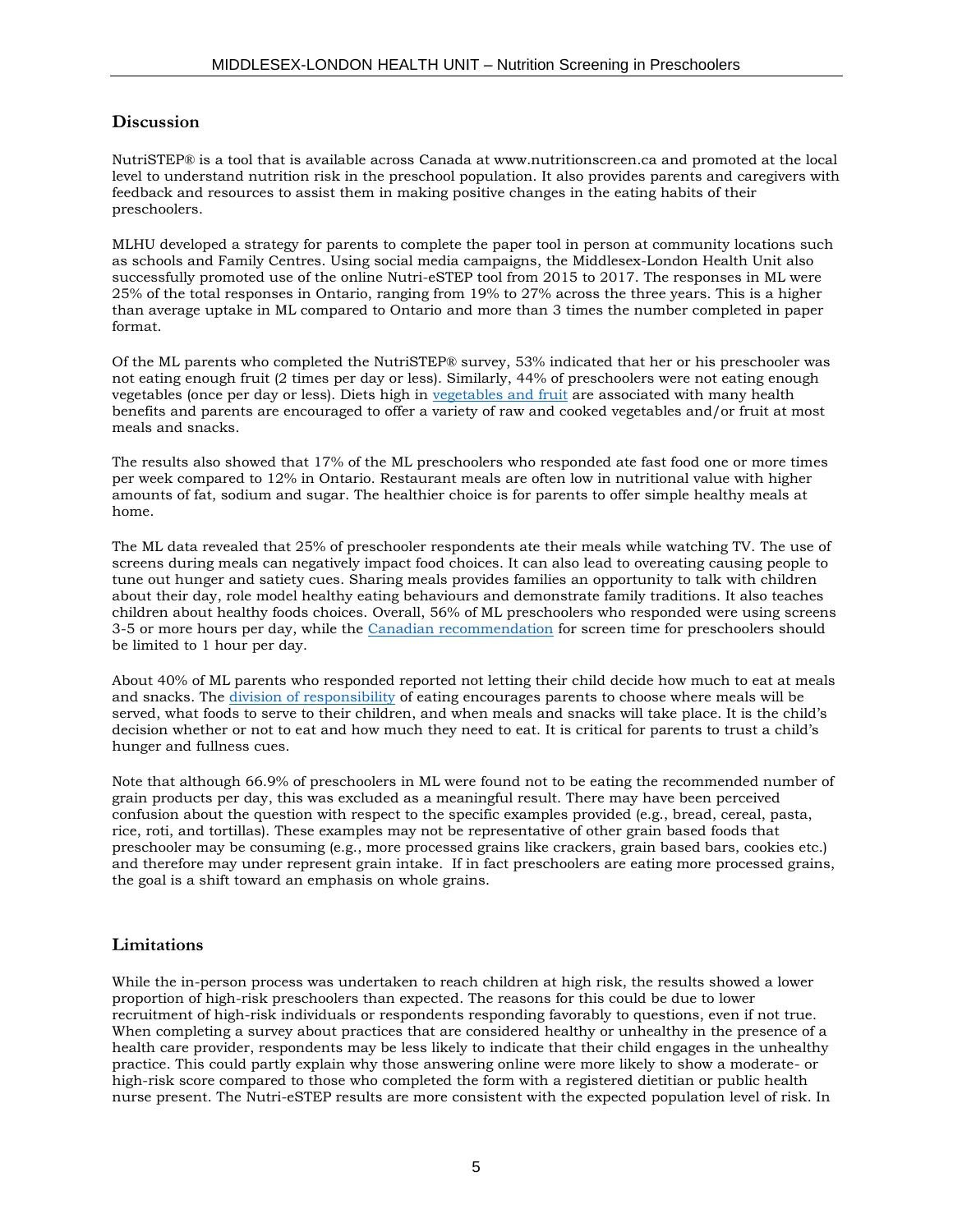addition to reaching greater proportions of moderate- and high-risk respondents, the use of Nutri-eSTEP online yielded three times as many respondents as the paper-based approach.

The people who completed the survey were not selected using a sampling strategy to ensure representation of the whole population. The results represent those who answered the survey but cannot be generalized to the whole population of ML. However, these results may be useful to inform future public health messaging and programming.

#### **Conclusions**

The findings presented in this analysis of the data assisted in delineating the most cost effective and successful method to promote the NutriSTEP® screen in Middlesex-London. Nutri-eSTEP results are more consistent with the expected population level of risk and proved to be more effective and efficient in garnering participation from the local population.

Given the significant staff resource requirements to administer NutriSTEP® in our community and a decreased ability to reach higher risk people with this strategy, moving forward, the Middlesex London Health Unit will focus on the promotion of the online Nutri-eSTEP tool. Targeted paper-based administration will be reserved for populations without access or ability to complete the online questionnaire.

Although the nutrition-related findings cannot be generalized to the to the entire ML preschooler population, these results are useful to inform future public health messaging and resource development about preschooler nutrition.